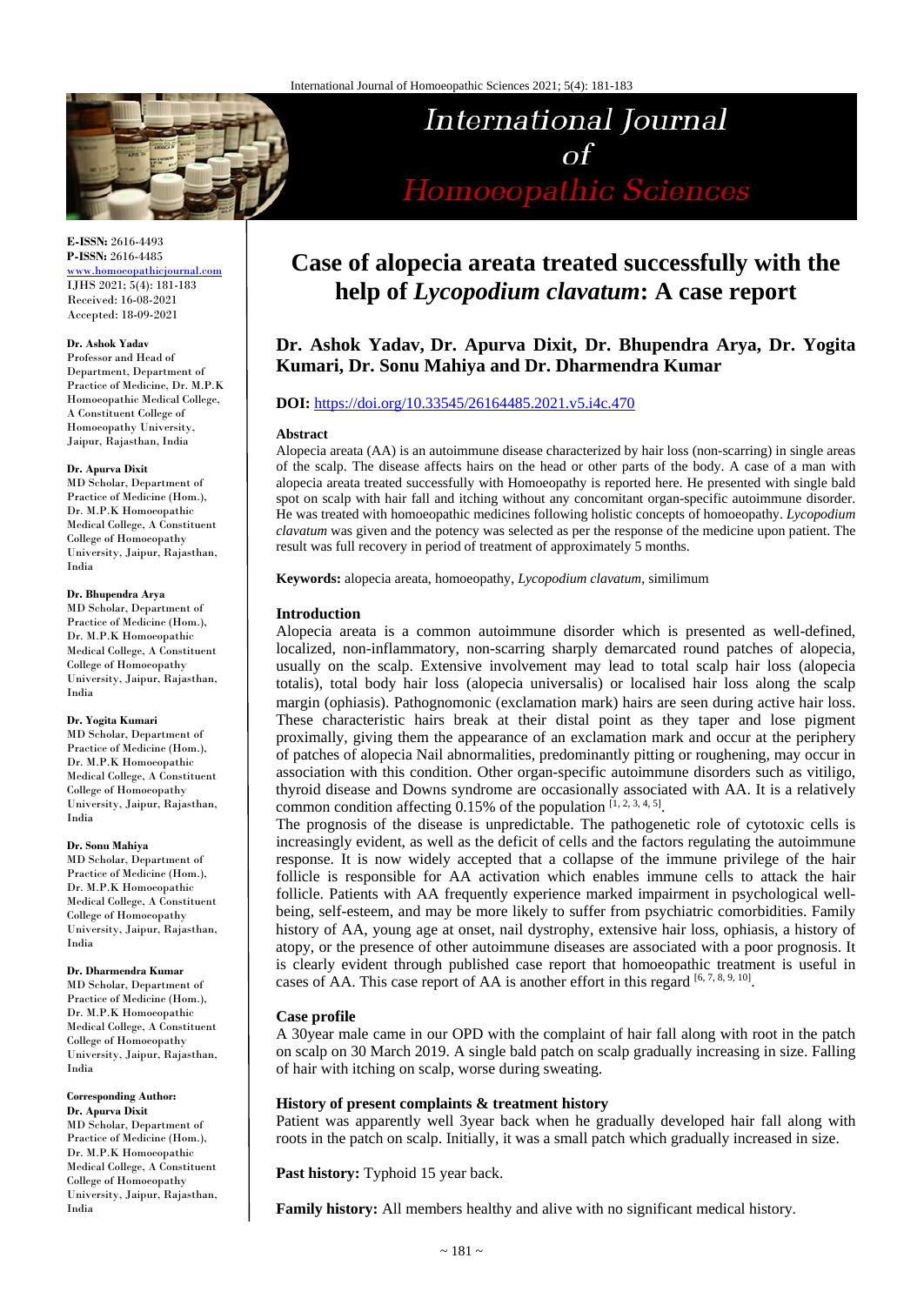**Physical generals:** Perspiration profuse on scalp. Desire open air. Thermal reaction hot.

**Mentals:** Anger violent and from contradiction. Cannot remain alone, want someone with him.

**Clinical findings:** Appearance - Endomorphic, Height – 6-

1-; Weight - 76 kgs. Other general and systematic examination findings suggest no abnormal sign.

**Provisional Diagnosis:** Alopecia areata

**Analysis & Evaluation of symptoms**

|  | Table 1: Analysis & Evaluation of Symptoms |
|--|--------------------------------------------|
|--|--------------------------------------------|

| <b>Mental general</b>                | <b>Physical general</b>       | <b>Particular</b>        |  |
|--------------------------------------|-------------------------------|--------------------------|--|
| Anger violent and from contradiction | Desire open air               | Hair baldness in patches |  |
| Desire company                       | Perspiration profuse on scalp | Falling of hair          |  |
|                                      | Thermal hot                   | Itching of scalp         |  |

# **Miasmatic analysis of symptoms**

**Table 2:** Miasmatic analysis of symptoms[11, 12, 13, 14, 15].

| <b>Symptoms</b>          | Psora | <b>Sycosis</b> | <b>Syphilis</b> |
|--------------------------|-------|----------------|-----------------|
| Anger violent            |       |                |                 |
| Anger from contradiction |       |                |                 |
| Desire company           |       |                |                 |
| Desire for open air      |       |                |                 |
| Hair baldness in patches |       |                |                 |
| Falling of hair          |       |                |                 |
| Itching of scalp         |       |                |                 |
| Thermal – hot            |       |                |                 |

# **Dominant miasm:** PSORA- SYCOSIS

## **Totality of case**

- 1. Desire company can't remain alone.
- 2. Anger violent
- 3. Anger from contradiction
- 4. Desire for open air
- 5. Hair baldness patches
- 6. Perspiration profuse on scalp.
- 7. Falling of hair.
- 8. Itching of scalp.



Fig 1: Repertorization of case from Kent Repertory using RADAR software [16]

**Justification of selection of remedy and potency:**  *Lycopodium clavatum* 200 one dose was prescribed after repertorization on the basis of totality of symptoms and 200 potency prescribed according to susceptibility of patient and nature of medicine & disease. 200CH potency was selected and single dose was given to avoid any unwanted

aggravation. After that patient was given placebo for 15 days [17].

# **Prescription**

Rx - *Lycopodium clavatum 200* /1dose *Phytum* 30/TDS 15 days